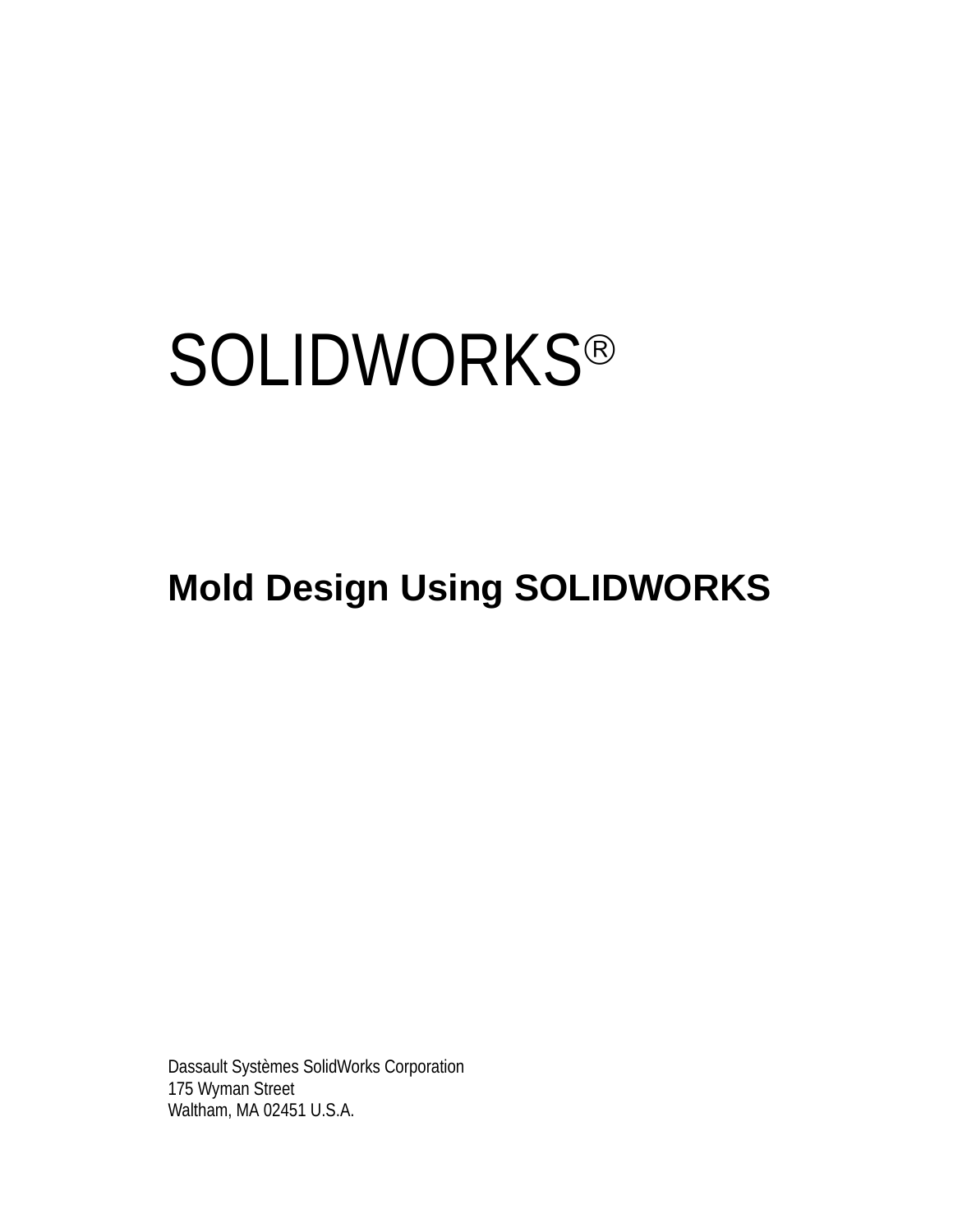© 1995-2017, Dassault Systemes SolidWorks Corporation, a Dassault Systèmes SE company, 175 Wyman Street, Waltham, Mass. 02451 USA. All Rights Reserved.

The information and the software discussed in this document are subject to change without notice and are not commitments by Dassault Systemes SolidWorks Corporation (DS SolidWorks).

No material may be reproduced or transmitted in any form or by any means, electronically or manually, for any purpose without the express written permission of DS SolidWorks.

The software discussed in this document is furnished under a license and may be used or copied only in accordance with the terms of the license. All warranties given by DS SolidWorks as to the software and documentation are set forth in the license agreement, and nothing stated in, or implied by, this document or its contents shall be considered or deemed a modification or amendment of any terms, including warranties, in the license agreement.

#### **Patent Notices**

SOLIDWORKS® 3D mechanical CAD and/or Simulation software is protected by U.S. Patents 6,611,725; 6,844,877; 6,898,560; 6,906,712; 7,079,990; 7,477,262; 7,558,705; 7,571,079; 7,590,497; 7,643,027; 7,672,822; 7,688,318; 7,694,238; 7,853,940; 8,305,376; 8,581,902; 8,817,028; 8,910,078; 9,129,083; 9,153,072; 9,262,863; 9,465,894; 9,646,412 and foreign patents, (e.g., EP 1,116,190 B1 and JP  $3,517,643$ .

eDrawings® software is protected by U.S. Patent 7,184,044; U.S. Patent 7,502,027; and Canadian Patent 2,318,706.

U.S. and foreign patents pending.

#### **Trademarks and Product Names for SOLIDWORKS Products and Services**

SOLIDWORKS, 3D ContentCentral, 3D PartStream.NET, eDrawings, and the eDrawings logo are registered trademarks and FeatureManager is a jointly owned registered trademark of DS SolidWorks.

CircuitWorks, FloXpress, PhotoView 360, and TolAnalyst are trademarks of DS SolidWorks.

FeatureWorks is a registered trademark of HCL Technologies Ltd.

SOLIDWORKS 2018, SOLIDWORKS Standard, SOLIDWORKS Professional, SOLIDWORKS Premium, SOLIDWORKS PDM Professional, SOLIDWORKS PDM Standard, SOLIDWORKS Simulation Standard, SOLIDWORKS Simulation Professional, SOLIDWORKS<br>Simulation Premium, SOLIDWORKS Flow Simulation,<br>eDrawings Viewer, eDrawings Professional, SOLIDWORKS<br>Sustainability, SOLIDWORKS Plastics, SOLIDWORKS<br>Electrical Schematic Stand SOLIDWORKS Electrical Professional, CircuitWorks,<br>SOLIDWORKS Composer, SOLIDWORKS Inspection,<br>SOLIDWORKS MBD, SOLIDWORKS PCB powered by<br>Altium, SOLIDWORKS PCB Connector powered by Altium,<br>and SOLIDWORKS Visualization are p SolidWorks.

Other brand or product names are trademarks or registered trademarks of their respective holders.

COMMERCIAL COMPUTER SOFTWARE - PROPRIETARY

The Software is a "commercial item" as that term is defined at 48 C.F.R. 2.101 (OCT 1995), consisting of "commercial computer software" and "commercial software documentation" as such<br>terms are used in 48 C.F.R. 12.212 (SEPT 1995) and is provided<br>to the U.S. Government (a) for acquisition by or on behalf of<br>civilian agencies, consistent with the Department of Defense, consistent with the policies set forth in 48 C.F.R. 227.7202-1 (JUN 1995) and 227.7202-4 (JUN 1995)

In the event that you receive a request from any agency of the If the event that you created Software with rights beyond those<br>set forth above, you will notify DS SolidWorks of the scope of<br>the request and DS SolidWorks will have five (5) business days<br>to, in its sole discretion, acce Wyman Street, Waltham, Massachusetts 02451 USA.

## **Copyright Notices for SOLIDWORKS Standard, Premium, Professional, and Education Products**

Portions of this software © 1986-2017 Siemens Product Lifecycle Management Software Inc. All rights reserved.

This work contains the following software owned by Siemens Industry Software Limited:

D-Cubed® 2D DCM © 2017. Siemens Industry Software Limited. All Rights Reserved.

D-Cubed® 3D DCM © 2017. Siemens Industry Software Limited. All Rights Reserved.

D-Cubed® PGM © 2017. Siemens Industry Software Limited. All Rights Reserved.

D-Cubed® CDM © 2017. Siemens Industry Software Limited. All Rights Reserved.

D-Cubed® AEM © 2017. Siemens Industry Software Limited. All Rights Reserved.

Portions of this software © 1998-2017 HCL Technologies Ltd. Portions of this software incorporate PhysX™ by NVIDIA 2006- 2010.

Portions of this software © 2001-2017 Luxology, LLC. All rights reserved, patents pending.

Portions of this software © 2007-2017 DriveWorks Ltd.

© 2011, Microsoft Corporation. All rights reserved.

Includes Adobe® PDF Library technology

Copyright 1984-2016 Adobe Systems Inc. and its licensors. All rights reserved. Protected by U.S. Patents.5,929,866; 5,943,063; 6,289,364; 6,563,502; 6,639,593; 6,754,382; Patents Pending.

Adobe, the Adobe logo, Acrobat, the Adobe PDF logo, Distiller and Reader are registered trademarks or trademarks of Adobe Systems Inc. in the U.S. and other countries.

For more DS SolidWorks copyright information, see Help > About SOLIDWORKS.

### **Copyright Notices for SOLIDWORKS Simulation Products**

Portions of this software © 2008 Solversoft Corporation.

PCGLSS © 1992-2017 Computational Applications and System Integration, Inc. All rights reserved.

#### **Copyright Notices for SOLIDWORKS PDM Professional Product**

Outside In® Viewer Technology, © 1992-2012 Oracle © 2011, Microsoft Corporation. All rights reserved.

## **Copyright Notices for eDrawings Products**

Portions of this software © 2000-2014 Tech Soft 3D.

Portions of this software © 1995-1998 Jean-Loup Gailly and Mark Adler.

Portions of this software © 1998-2001 3Dconnexion.

Portions of this software © 1998-2014 Open Design Alliance. All rights reserved.

Portions of this software © 1995-2012 Spatial Corporation.

The eDrawings® for Windows® software is based in part on the work of the Independent JPEG Group.

Portions of eDrawings® for iPad® copyright © 1996-1999 Silicon Graphics Systems, Inc.

 Portions of eDrawings® for iPad® copyright © 2003 - 2005 Apple Computer Inc.

#### **Copyright Notices for SOLIDWORKS PCB Products**

Portions of this software © 2017 Altium Limited.

Document Number: PMT1805-ENG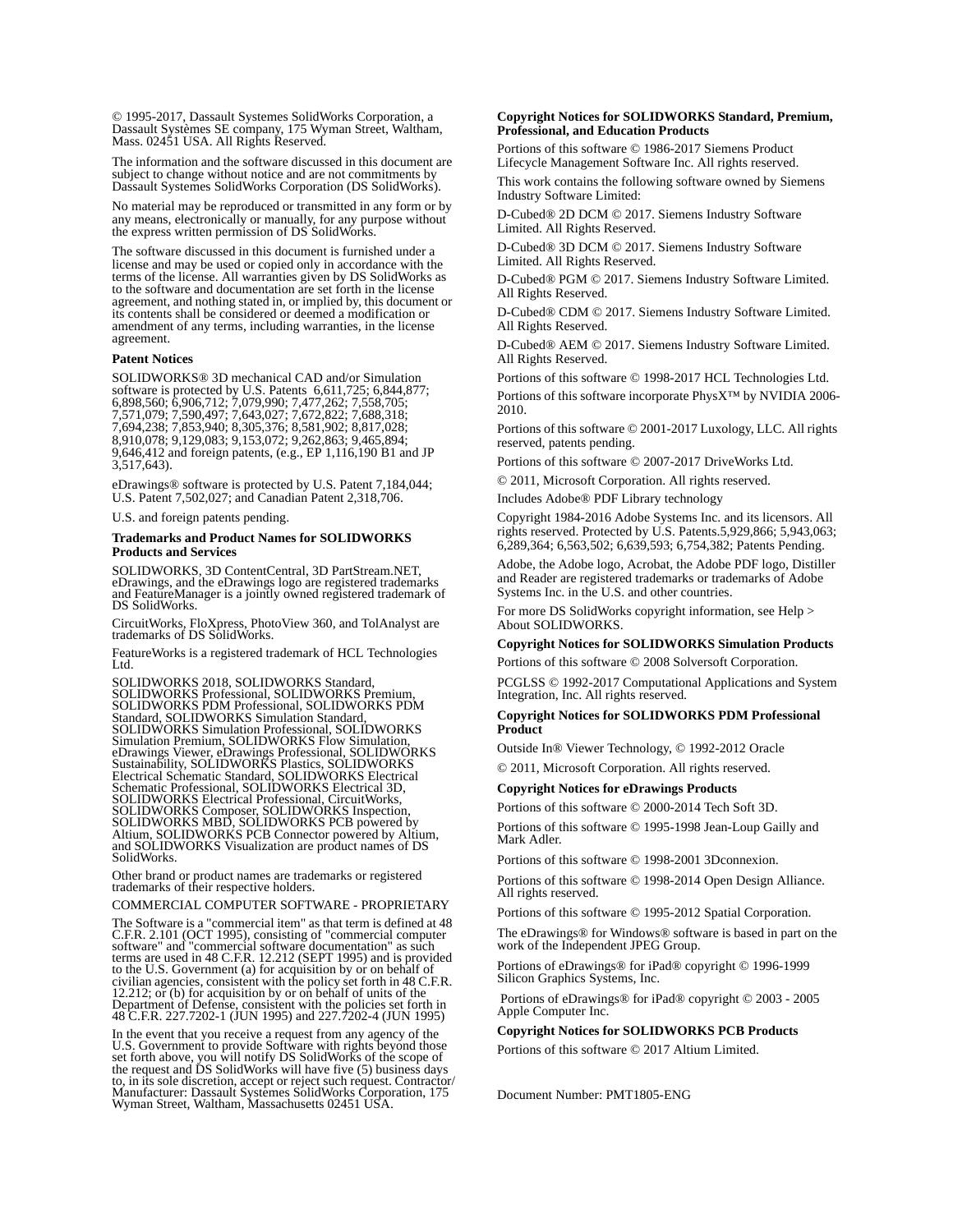# **Contents**

# **Introduction**

| Lesson 1 |                                               |  |
|----------|-----------------------------------------------|--|
|          | <b>Surface Concepts and Imported Geometry</b> |  |
|          |                                               |  |
|          |                                               |  |
|          |                                               |  |
|          |                                               |  |
|          |                                               |  |
|          |                                               |  |
|          |                                               |  |
|          |                                               |  |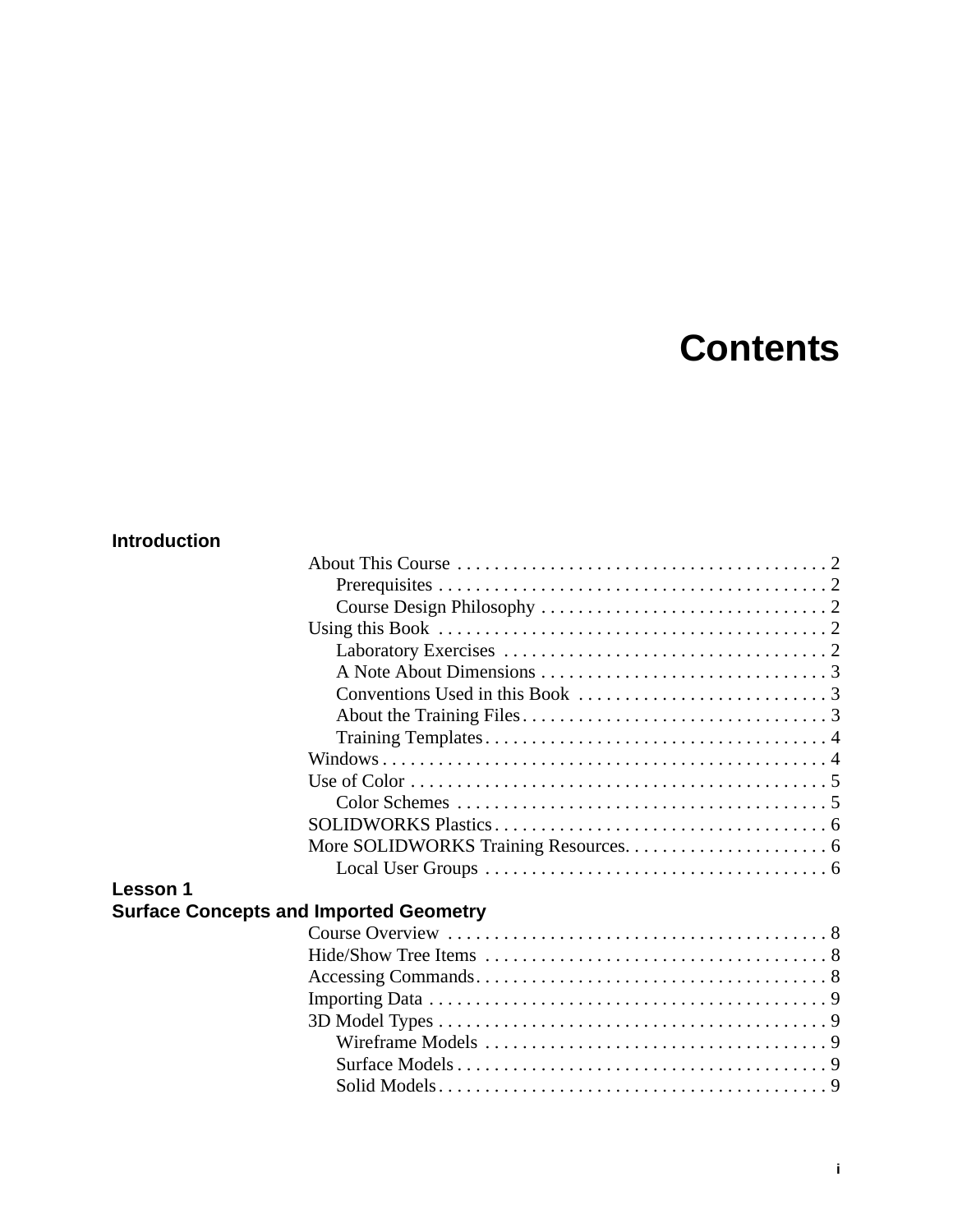| Case Study: Repairing and Editing Imported Geometry  36 |  |
|---------------------------------------------------------|--|
|                                                         |  |
|                                                         |  |
|                                                         |  |
|                                                         |  |
|                                                         |  |
|                                                         |  |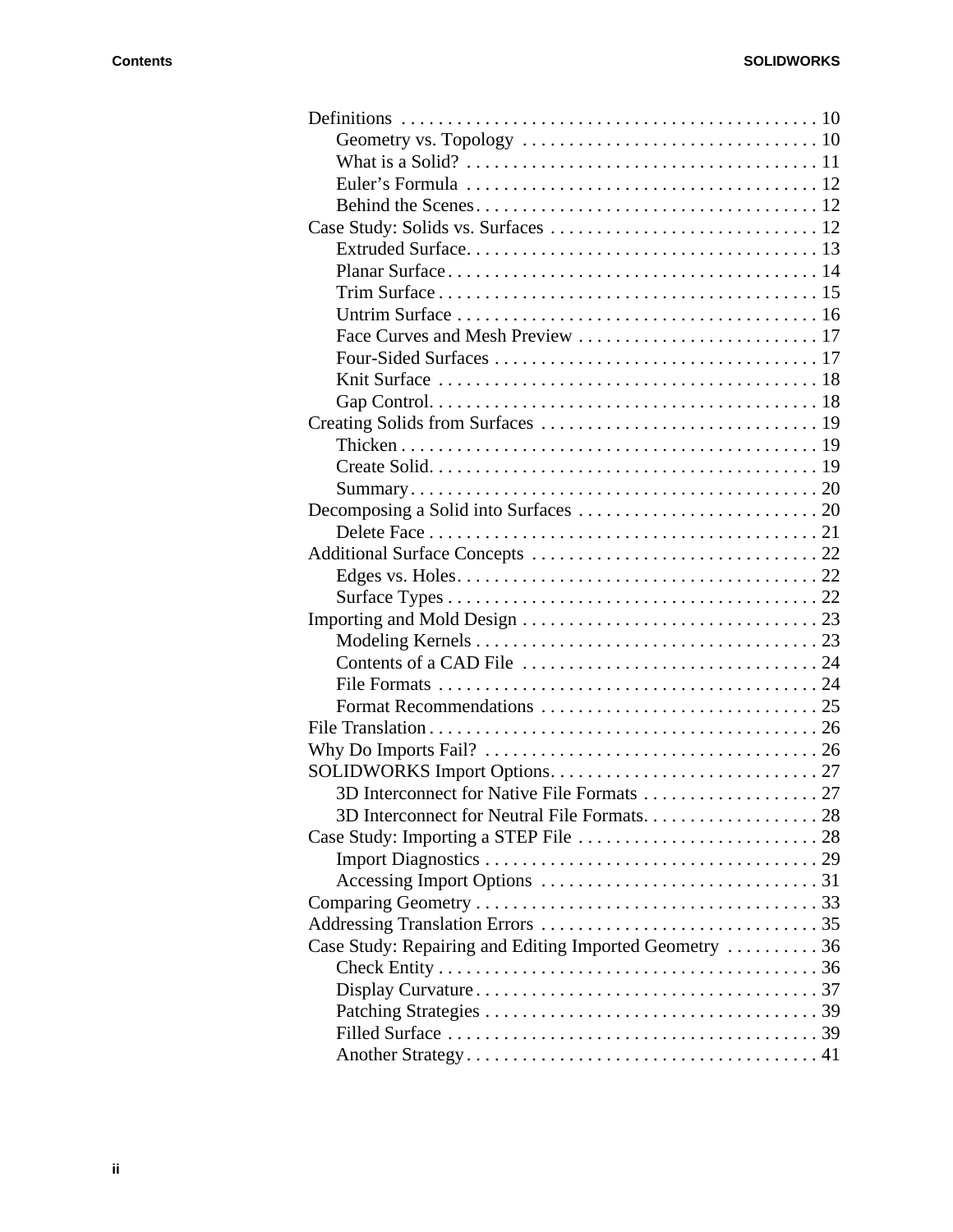| <b>Lesson 2</b>        |  |
|------------------------|--|
| <b>Core and Cavity</b> |  |
|                        |  |
|                        |  |
|                        |  |
|                        |  |
|                        |  |
|                        |  |
|                        |  |
|                        |  |
|                        |  |
|                        |  |
|                        |  |
|                        |  |
|                        |  |
|                        |  |
|                        |  |
|                        |  |
|                        |  |
|                        |  |
|                        |  |
|                        |  |
|                        |  |
|                        |  |
|                        |  |
|                        |  |
|                        |  |
|                        |  |
|                        |  |
|                        |  |
|                        |  |
|                        |  |
|                        |  |
|                        |  |
|                        |  |
|                        |  |
|                        |  |
|                        |  |
|                        |  |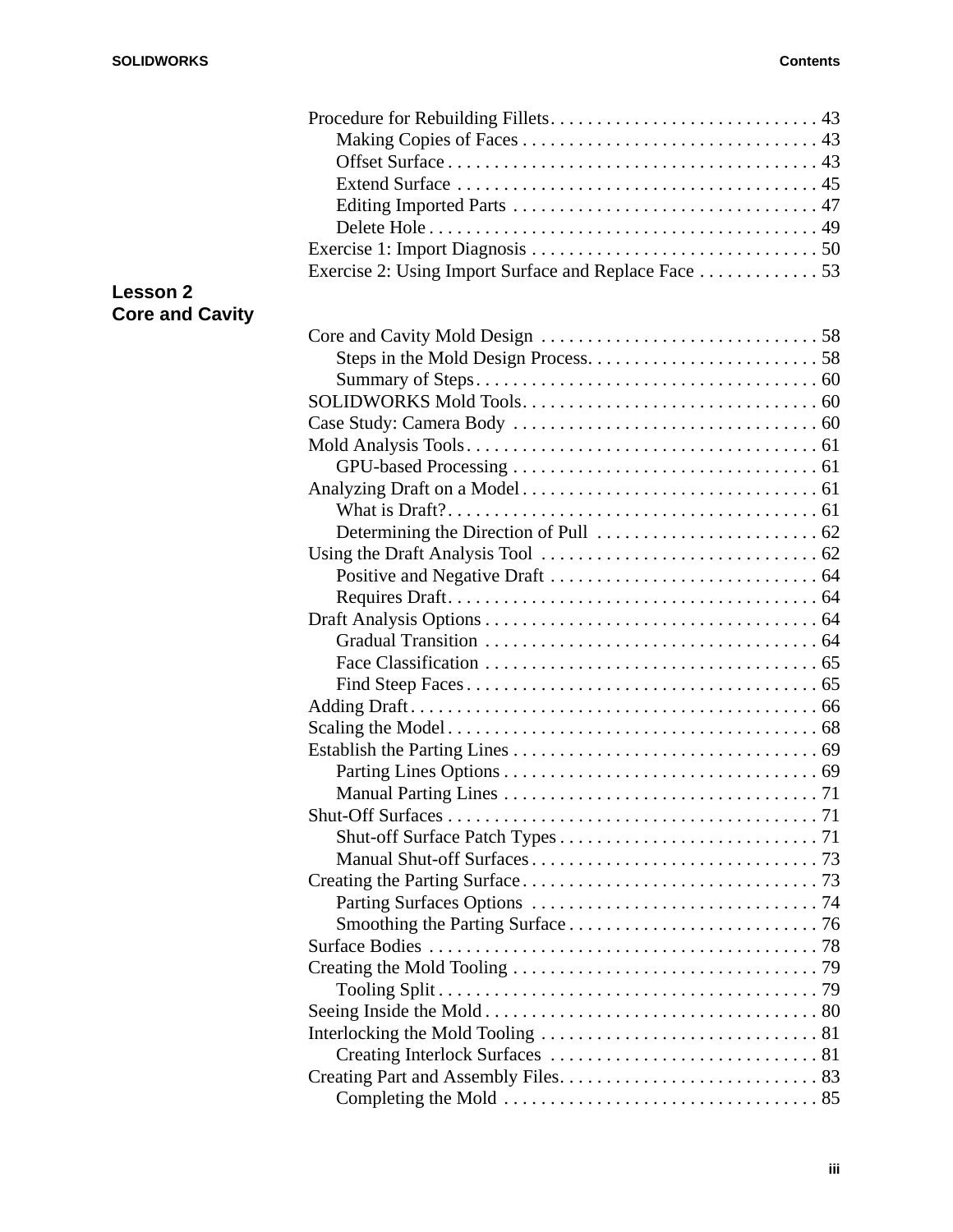| <b>Lesson 3</b>                      |                                                 |
|--------------------------------------|-------------------------------------------------|
| <b>Side Cores and Pins</b>           |                                                 |
|                                      |                                                 |
|                                      |                                                 |
|                                      |                                                 |
|                                      |                                                 |
|                                      |                                                 |
|                                      |                                                 |
|                                      |                                                 |
|                                      |                                                 |
|                                      |                                                 |
|                                      |                                                 |
|                                      |                                                 |
|                                      |                                                 |
|                                      |                                                 |
|                                      |                                                 |
|                                      |                                                 |
|                                      |                                                 |
|                                      |                                                 |
|                                      |                                                 |
|                                      |                                                 |
|                                      |                                                 |
|                                      |                                                 |
|                                      |                                                 |
|                                      |                                                 |
| <b>Lesson 4</b>                      |                                                 |
| <b>Advanced Parting Line Options</b> |                                                 |
|                                      |                                                 |
|                                      |                                                 |
|                                      |                                                 |
|                                      |                                                 |
|                                      |                                                 |
|                                      |                                                 |
| <b>Lesson 5</b>                      |                                                 |
|                                      | <b>Creating Custom Surfaces for Mold Design</b> |
|                                      | Surface Modeling for Mold Design  172           |
|                                      |                                                 |
|                                      |                                                 |
|                                      |                                                 |
|                                      |                                                 |
|                                      |                                                 |
|                                      |                                                 |
|                                      |                                                 |
|                                      |                                                 |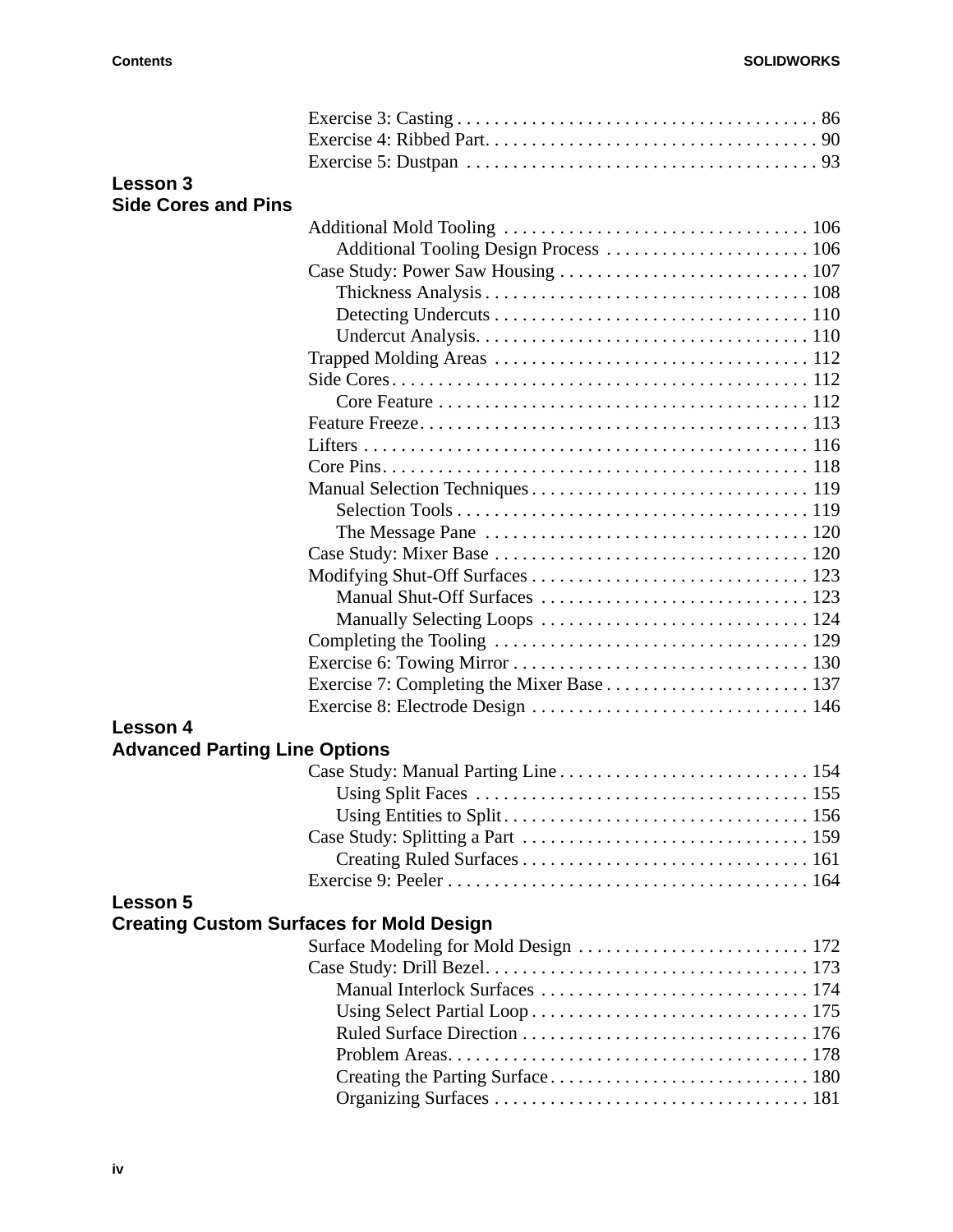|                      | Manual Parting Surface Techniques 186      |  |
|----------------------|--------------------------------------------|--|
|                      | Organizing Manual Shut-off Surfaces  189   |  |
|                      |                                            |  |
|                      |                                            |  |
|                      |                                            |  |
| Lesson 6             |                                            |  |
|                      | <b>Advanced Surfacing for Mold Design</b>  |  |
|                      |                                            |  |
|                      |                                            |  |
|                      |                                            |  |
|                      |                                            |  |
|                      |                                            |  |
|                      |                                            |  |
|                      |                                            |  |
|                      |                                            |  |
|                      |                                            |  |
|                      |                                            |  |
|                      |                                            |  |
| <b>Lesson 7</b>      |                                            |  |
|                      | <b>Alternative Methods for Mold Design</b> |  |
|                      |                                            |  |
|                      |                                            |  |
|                      | Case Study: Using Combine and Split  244   |  |
|                      |                                            |  |
|                      |                                            |  |
|                      |                                            |  |
|                      |                                            |  |
|                      |                                            |  |
|                      |                                            |  |
|                      |                                            |  |
|                      |                                            |  |
|                      |                                            |  |
| Lesson 8             |                                            |  |
| <b>Reusable Data</b> |                                            |  |
|                      |                                            |  |
|                      |                                            |  |
|                      |                                            |  |
|                      |                                            |  |
|                      |                                            |  |
|                      |                                            |  |
|                      |                                            |  |
|                      |                                            |  |
|                      |                                            |  |
|                      |                                            |  |